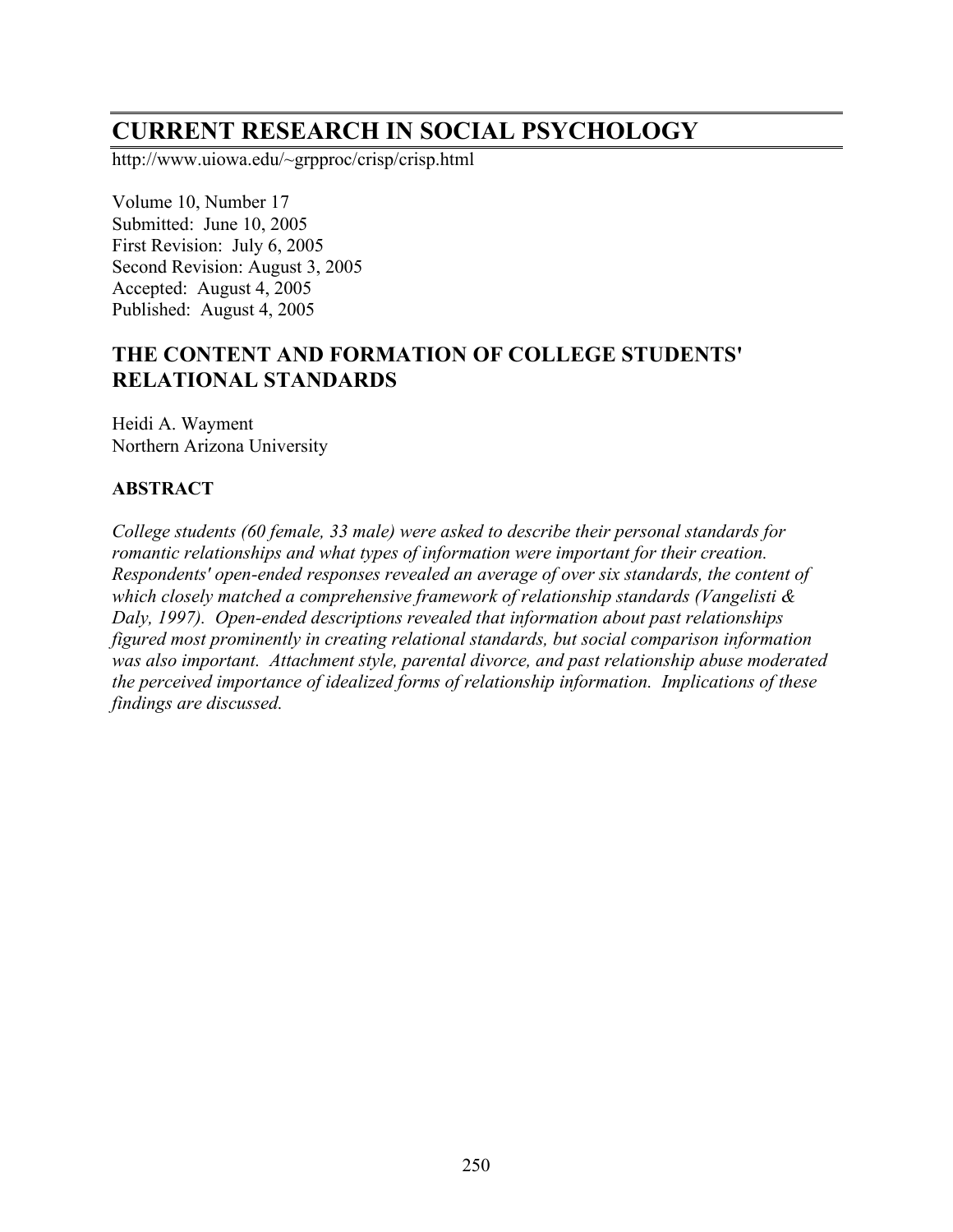#### **INTRODUCTION**

Relational standards, or the beliefs people hold about their expectations for romantic relationships, are central to social exchange and equity theories (Walster, Walster, & Berscheid, 1978), relationship quality (Thibaut & Kelly, 1959), relationship evaluation (Wayment & Campbell, 2000), and mental and physical health (House, Landis, & Umberson, 1988). The content of individuals' most important relationship standards may influence the relationship activities and behaviors that are salient and influence other important relationship cognitions, such as attributions about partners' behaviors (Bradbury & Fincham, 1990). Relationship evaluation is also related to the extent to which relationship standards are being met or exceeded (Fitzpatrick & Sollie, 1999; Vangelisti & Daly, 1997). Unmet standards and unrealistic relationship standards appear to lie at the heart of a great deal of relationship troubles and dissatisfaction (Baucom et al., 1996). Given the importance of relationship standards to many important outcomes along with a growing interest among social psychologists about how individuals create these standards, surprisingly little research exists documenting the kinds of information people use to form their relationship standards.

#### **Information Used To Create Relational Standards**

Taylor and colleagues (Taylor et al., 1995; Wayment & Taylor, 1995) summarized the selfevaluation literature and described ten basic information types that may also be used to create relational standards (Wayment & Campbell, 2000). This existing framework seems well suited to undertake one of the first investigations of information use in forming relational standards. Objective information may include thinking about religious prescriptions or advice, including books and advice from relationship experts, or feedback. Previous relationship experiences, both one's own and those of others, have been argued to figure prominently into one's relational standards (Thibaut & Kelley, 1959). For example, individuals may form expectations about romantic relationships from what they have witnessed from either the positive or negative aspects of their parent's relationship or the relationships of extended family or friends (e.g., social comparison information; Festinger, 1954). Or, having witnessed good communication patterns between one's parents (e.g., a form of upward social comparison information) may lead an individual to expect the same in their own relationship. Conversely, perhaps watching one's parents' marriage disintegrate due to infidelity (e.g., a form of downward social comparison information) may influence one to value trust and fidelity in their romantic relationships. Relationship standards may also be influenced from what individuals have learned from past relationships (e.g., temporal comparison information; Albert, 1977). For example, individuals who have experienced very satisfying relationships in the past will tend to expect and feel that they deserve similarly positive experiences in their current relationships. Finally, individuals may incorporate their visions of hoped-for and feared scenarios into their relational standards (Markus & Nurius, 1986). Rusbult, Onizuka, & Lipkus (1993) found college students' ideas of ideal romantic involvement were derived from social norms and media images, which are a form of idealized information.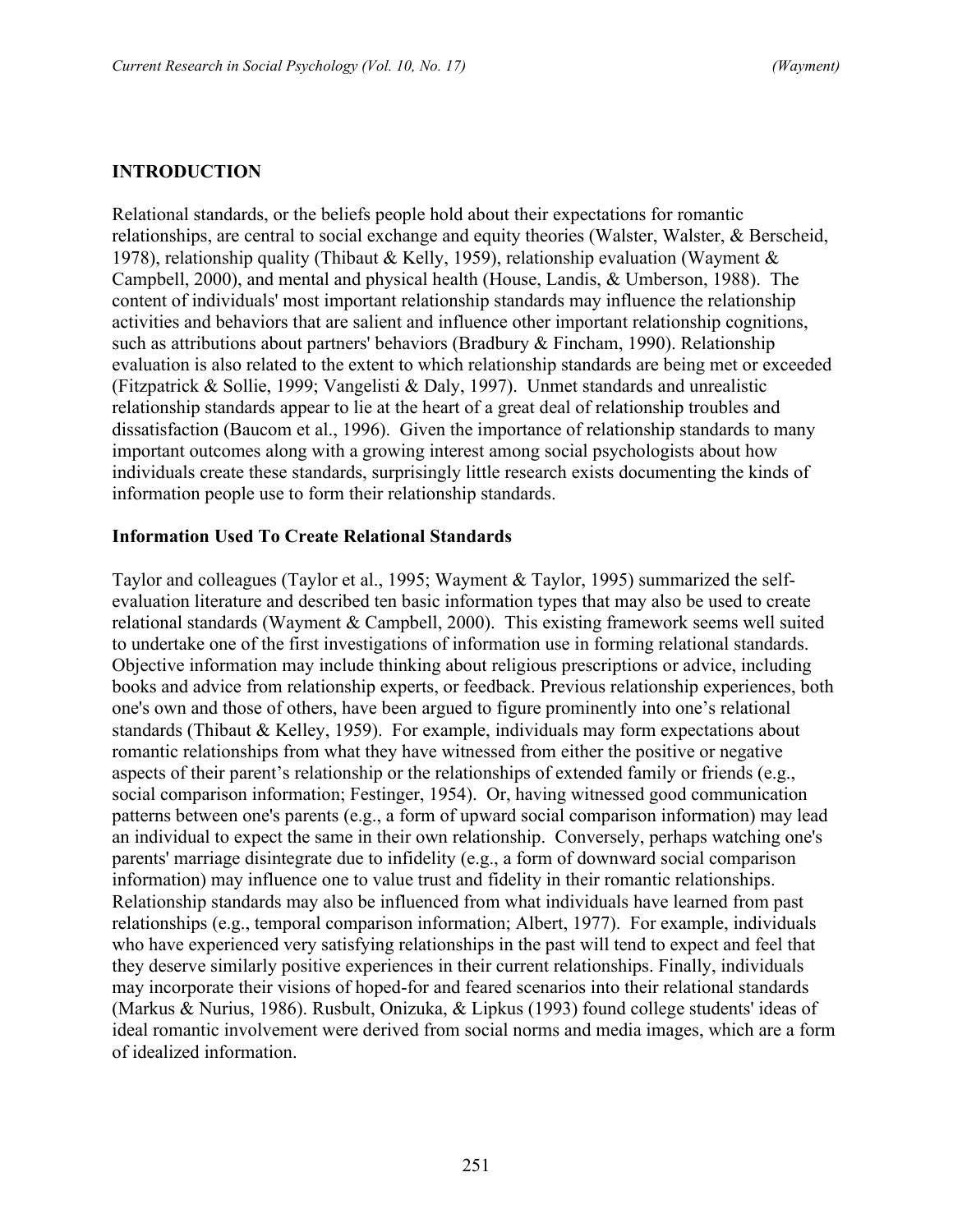#### **Moderators of Information Use**

Do individuals differ in their preferences for information they use to create relational standards? Such differences may help explain why some individuals develop more positive and healthy relationship models while others form more dysfunctional models (Feeney, 2004). In this study I will examine whether individual difference factors associated with negative relationship expectancies (insecure forms of attachment, parental divorce, and relationship abuse history) are differentially related to the perceived importance of information used to create relational standards. Attachment theorists argue that attachment styles (secure, anxious, and two types of avoidant attachment styles) leads to expectations for the self and others. These expectations may affect the type of information used to create relational standards. For example, an individual with an insecure attachment style may have a history of unsuccessful relationships and may incorporate more negative forms of objective, temporal, and social comparison information. On the other hand, given how insecurely attached individuals vacillate between hopefulness and hopelessness with respect to relationships, perhaps their standards are infused with extremely unrealistic information. Holmberg and Romaine (2005) recently reported that avoidant attachment is related to specific negative relational beliefs and expectations that could lead to self-fulfilling behaviors. Other kinds of personal experiences may also influence how objective, temporal and social information are molded into personal standards. For example, the literature on parental divorce suggests that divorce may have an impact on adolescents' beliefs about love and relationships (Sprecher, Cate, & Levin, 1998). A negative divorce experience may increase exposure to negative forms of relationship information, making it more important in the creation of relational standards. Research on abuse suggests that early abuse predicts the formation of disrupted cognitions, making it more likely victims will be accepting of future relationship violence and other negative relationship dynamics (Ponce, William, & Allen, 2004).

#### **THE PRESENT STUDY**

Given the high frequency with which individuals report relying on personal standards for evaluating relationships, and the lack of empirical research documenting how such standards are formed, this study examines two questions that have received little attention in the literature: 1) What kinds of information do college students use to form relational standards? and 2) Do attachment style, parental divorce, and previous relationship abuse moderate preferences for information used to create relational standards? I expected temporal comparison information to be most used and most important source of information in creating relational standards. In a previous investigation I found that objective and social comparison information were perceived as unhelpful for evaluating romantic relationships (Wayment & Campbell, 2000). I theorized at that time that perhaps social comparison information and objective information were not frequently used in the day-to-day assessment of relationships because they had figured prominently in the development of personal standards for relationships. Thus, the second prediction is that individuals will also report using objective and social comparison information in the creation of their standards. I also expect that individuals with insecure forms of attachment, those with a negative parental divorce experience, and those who have experienced abusive relationships may use different types of information for forming their relational standards. Given the lack of research in this area, I restricted my expectations and expected that such individuals would report using more negative forms of information (i.e., downward social comparison information, negative information from past relationships) more than those without these experiences.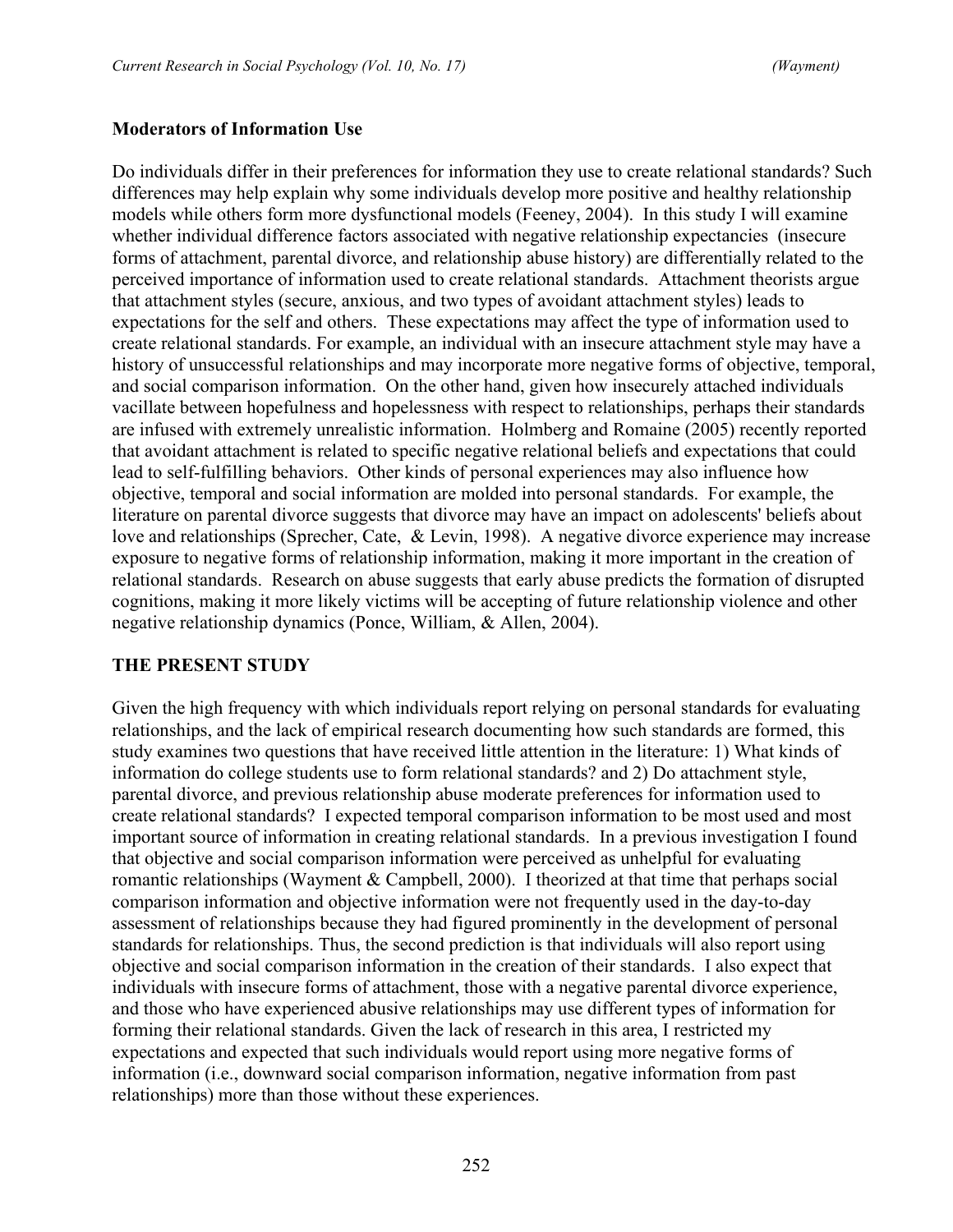## **METHOD**

#### **Sample Characteristics**

The sample consisted of male ( $n = 33, 35\%$ ) and female ( $n = 60, 65\%$ ) college students who averaged 21.5 years of age (std = 6.4). The respondents were primarily Caucasian ( $n = 68$ , 78%), followed by those who identified themselves as Hispanic ( $n = 8, 9\%$ ), African American  $(n = 3, 3\%)$ , Native American  $(n = 3, 3\%)$ , Asian  $(n = 2, 2\%)$ , and Other  $(n = 2, 2\%)$ . Over 60% of the sample reported being currently in a dating relationship ( $n = 58$ ,  $62\%$ ), all heterosexual relationships. The average length of these relationships was  $18$  months  $(STD = 22.1)$ . Of those describing a previous relationship ( $n = 35$ ), the average length of the relationship had been 28.5 months  $(STD = 40.4)$ .

#### **Procedure and Measures**

Ninety-three undergraduate students from the Department of Psychology subject pool participated in a study entitled "Thinking about Romantic Relationships" for course credit. Prior to participating in the study participants read and signed an informed consent form that described that the study was interested in how students construct their personal standards for a romantic relationship. Participants were asked "Are you currently in a romantic or dating relationship?" (Yes/No). If the answer was yes, they were asked the following questions, "What is the sex of your partner?" "How long have you been in this relationship" (years, months), and "What is the ethnic background of your partner?" If respondents indicated that they were not currently in a romantic relationship, they skipped ahead in the questionnaire and were asked to check a box if they "had never been in a romantic relationship" and skip ahead in the questionnaire. Otherwise, participants read "If you have been in a previous relationship, please answer the following:" "What is the sex of your most recent previous partner?" "How long ago did your most recent previous relationship end? (years, months), "How long did that relationship last?" (years, months), and "Who ended the relationship?" (could check box for "self," "partner," or "mutual decision").

## **Types of Relational Standards**

Regardless of one's relationship status, participants then read the following paragraph:

Many people say that when deciding how happy they are in their romantic relationships, they compare the relationship to a "personal standard." This standard can be thought of as the set of requirements you have for what constitutes a worthwhile relationship.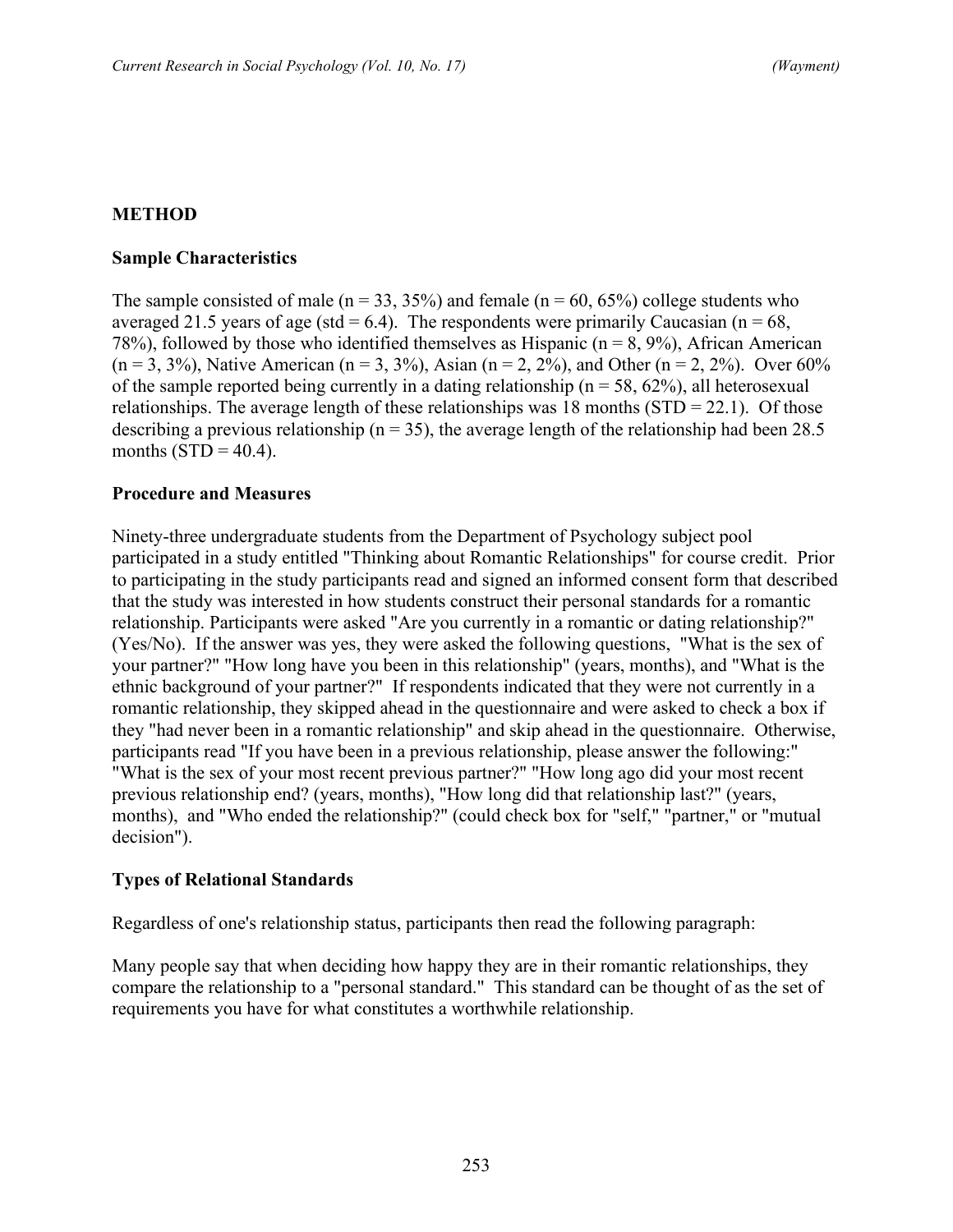Respondents then responded to the question "Please take a few moments to think about what your 'personal standards' are for a personal relationship. Next, please describe these standards." Respondents' descriptions of relationship standards were transcribed, categorized, and compared to a category scheme of relationship standards created by Vangelisti and Daly (1997) in their study of the effect of relationship standards on relationship satisfaction. This typology was selected because it was consistent with existing literature on relationship standards and appeared to be the most comprehensive in nature. This typology was based on an extensive review of the literature on relational quality and satisfaction and the identification of standards typically used to evaluate relationships, on nearly one hundred interviews asking adults of various ages to describe their standards, and from pilot data and debriefing interviews. On the basis of this research Vangelisti and Daly (1997) described 30 specific relational standards. Examples of these standards include freedom (respecting each other's rights), fidelity (being emotionally and physically faithful), respect (respecting each other), network integration (being accepted in each other's friends and relative's circle), and enjoyment (having fun). Based on a factor analysis of the importance ratings of the 30 specific standards, Vangelisti and Daly (1997) further categorized these 30 standards into seven higher-order relational standards. These higher-order factors (relational identity, integration, affective accessibility, trust, future orientation, role fulfillment, and flexibility) cover a wide range of partner and relationship qualities that individuals consider as important for a successful romantic relationship. Two coders familiarized themselves with the 30 standards as described by Vangelisti & Daly (1997), transcribed each respondents' response, and then assigned one or more of the Vangelisti & Daly categories to the response (see Table B in Appendix for standard frequencies). If a response did not fit one of the standard categories, they were listed separately for later categorization. To illustrate this process, consider one male participant's description of his relational standards:

" … willing and able to come to agreement on things, possibly with compromises that are acceptable to both people. Support, emotional and physical, be able to listen to each other, and help each other when difficulty arises. A monogamous relationship where both pledge to be romantically involved with only each other. Mainly: intelligent, good sense of humor, cares about oneself."

This individual's relational standard was coded as representing eight Vangelisti & Daly standards. The phrase "willing and able to come to agreement on things, possibly with compromises acceptable to both people" was coded as synchrony (two people mesh on values and issues), adaptability (both people willing to adapt to changing needs, demands and desires of other), and other-directedness (each person attempts to please and satisfy the other). The phrase "Support, emotional and physical. Be able to listen to each other and help each other when difficulty arises" was coded as physical intimacy (will be physically intimate with each other), openness (willingness to self-disclose feelings and emotions), and coping (able to cope with problems, arguments, fights without sacrificing the relationship). The phrase "A monogamous relationship where both pledge to be romantically involved with only each other" was coded as fidelity (emotionally and physically faithful to one another), and emotional attachment (emotionally tied to each other, feel love for the other). Because no category for the importance of personal characteristics or qualities (e.g., intelligence, good sense of humor, and cares for oneself) existed in Vangelisti & Daly (1997), an extra category, personal qualities, was created. Coders compared their coding assignments after completing 10 questionnaires and had good agreement. Inter-rater reliability was again computed after coding all of the questionnaires (Kappa = .81). Differences in coding were noted and discussed by two coders and me for resolution.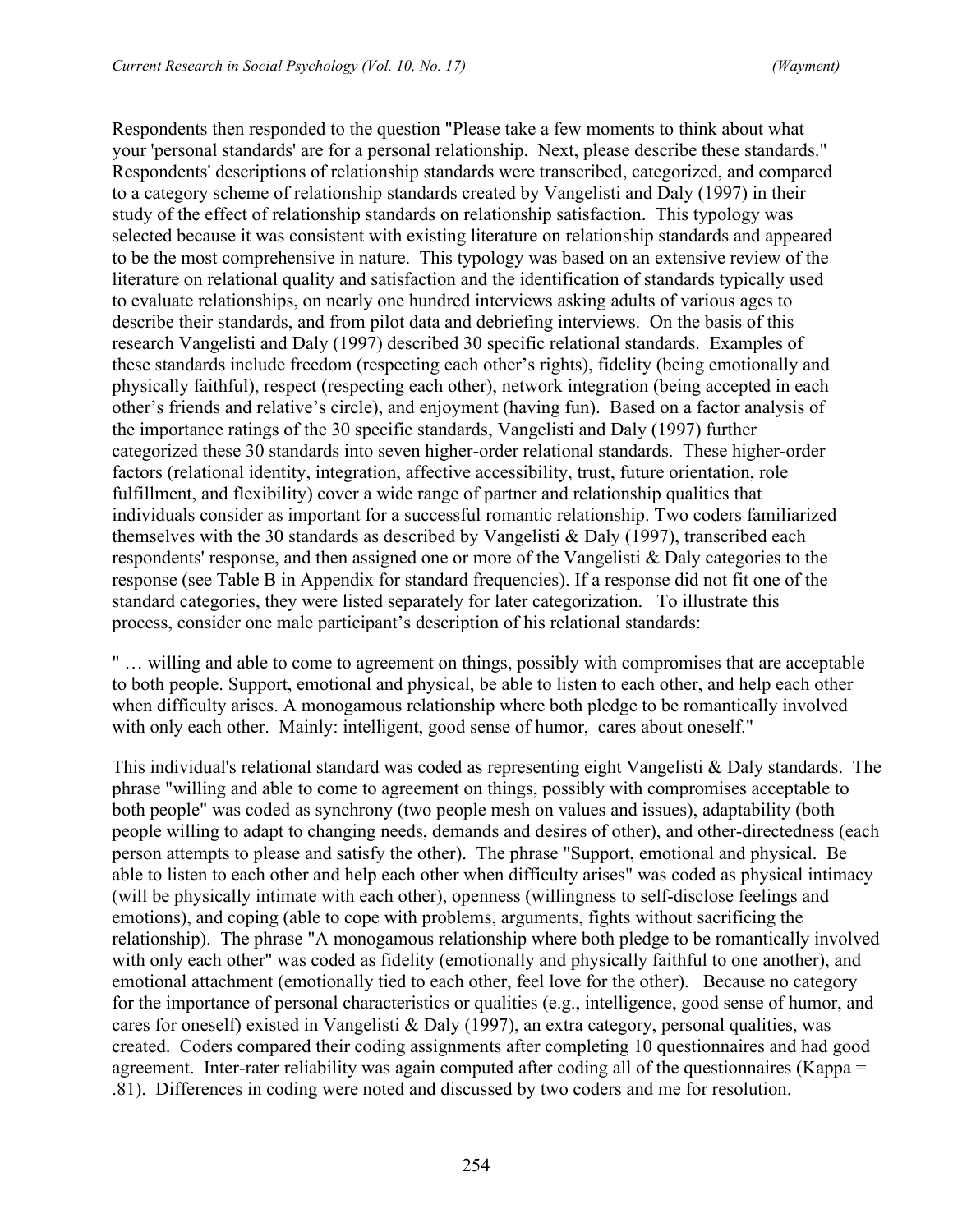#### **Information Used in Relational Standards**

Written responses to the open-ended question ("To the best of your ability, tell us how you developed your personal standards for relationships.") were transcribed and coded for nine information types: objective information, feedback, temporal information (positive and negative), future selves information (feared and hoped for), and three types of social comparison information: upward, lateral, and downward. Two additional categories of information were added: information from the current relationship and information from past relationships in general (not specified as to whether information was positive or negative). Open-ended responses were coded by two independent raters (Kappa = .85). For example:

"I think my personal standards came from my parents. They always told me the way I should be treated. Once into high school I started looking at my friends' relationships and taking bits and pieces from them. After going through some relationships you can really decide what you are looking for."

This response was coded as containing feedback ("[parents] told me the way I should be treated)," lateral social comparison information ("looking at my friends"), and past relationships ("going through some relationships").

#### **Importance of Information Used in Relational Standards**

Respondents were asked to read and rate twelve information types on how important they were for helping them to form their personal standards for romantic relationships  $(1 = not at all$ important; 5 = extremely important). Items from this scale are listed in the Appendix (Table A).

## **Attachment Style**

The 40-item Attachment Style Questionnaire (Feeney, Noller, & Hanrahan, 1994) assessed five dimensions that reflect two underlying attachment dimensions anxiety (need for approval, preoccupation with relationships, and (low) confidence) and avoidance (discomfort with closeness, relationships as secondary). Higher scores on anxiety reflect more negative self-views (anxious-ambivalent and fearful avoidant attachment styles) and lower scores reflect more positive self-views (e.g., secure and dismissing avoidant attachment styles). Higher scores on avoidance reflect more negative view of others (e.g., fearful and dismissing avoidant attachment styles) and lower scores reflect more positive views of others (e.g., secure attachment). Coefficient alpha for both scales was good (anxiety: .90, avoidance: .84).

## **Parental Divorce**

Respondents were asked if their parents had ever divorced or separated. If they answered yes, they were asked two additional questions: "How much of an impact did it have on your life?" (1  $=$  no impact,  $5 = a$  great deal of impact) and "Did you consider the divorce to have a positive or negative impact on your life?"  $(1 =$  negative impact,  $5 =$  positive impact).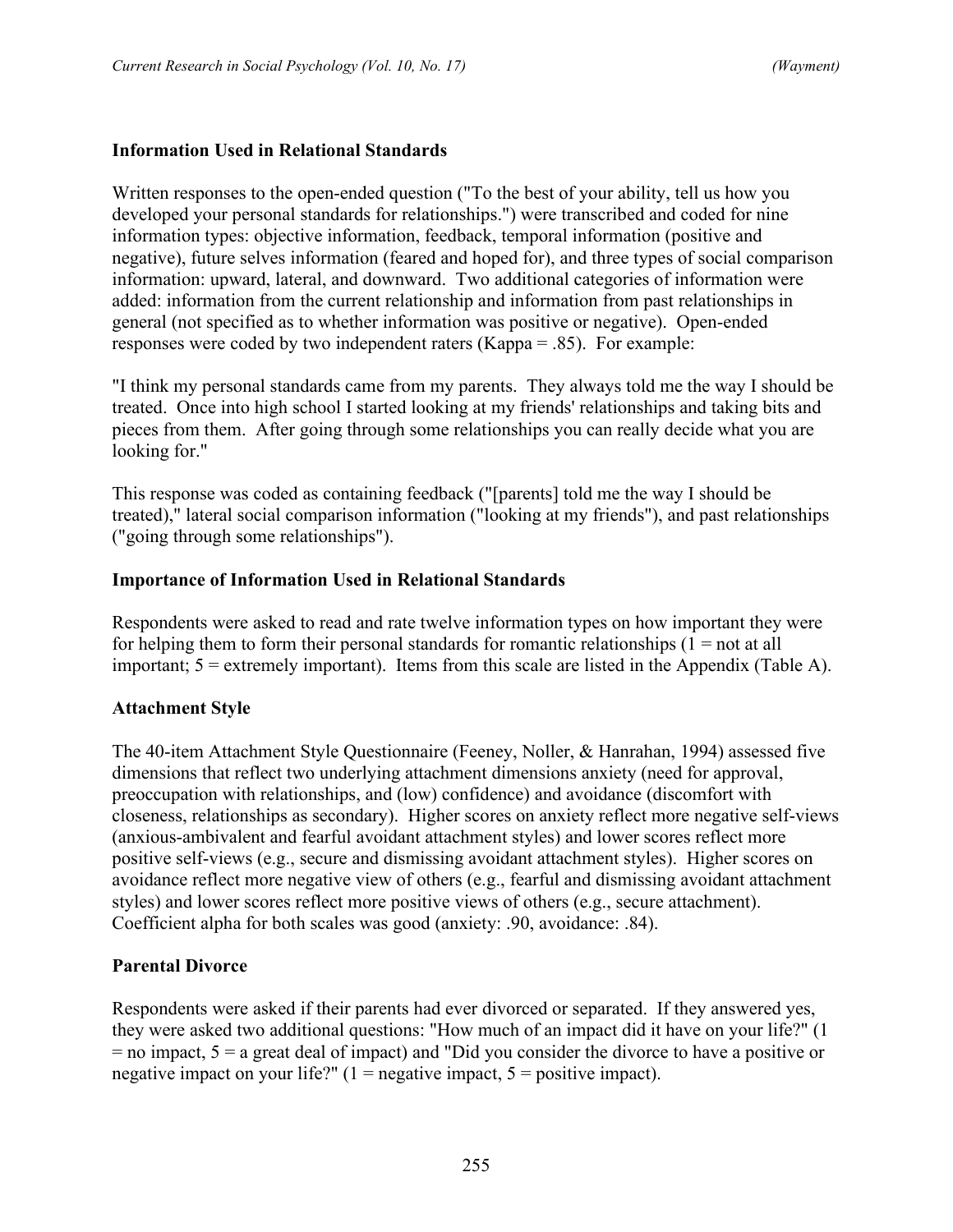## **Relationship Abuse**

All participants were asked, "Have you ever been in a relationship that was "abusive?" (Yes/No). If the answer was yes, three additional questions were asked requiring only a Yes/No answer: "Was it physically abusive?" "What it sexually abusive?" and "Was it verbally abusive?" Twenty-two percent  $(n = 19)$  of the sample reported some kind of abuse in a romantic relationship. These questions were asked at the end of the questionnaire.

## **RESULTS**

In order to determine if responses to the variables of interest differed by gender or dating status, a 2 (Male vs. Female) by 2 (Dating vs. Not Dating) MANOVA was performed on the two measures of attachment style and the importance ratings of 12 information types used to form relational standards. Neither of the main effects nor the interaction term was significant, indicating that there were no gender or dating status differences on these variables (ME Gender: F (14,78) = 1.1; ME Dating Status: F (14,78) = .34; Interaction: F (14,78) = .83). On the basis of these results the data were combined across gender and dating status.

## **Types of Relational Standards**

Eighty-nine respondents (four individuals did not complete the open-ended questions) reported a total of 599 specific relational standards, an average of 6.44 per respondent, that were consistent with a comprehensive framework developed byVangelisti and Daly (1997). The Vangelisti  $\&$ Daly (1997) categories with the greatest numbers of endorsements were frankness (67 times), synchrony (64 times), openness (43 times) and predictability (41 times). As depicted in the Appendix (Table B), one-fifth ( $n = 127, 21\%$ ) of the standards listed consisted of specific traits or qualities that respondents wished their partner to have. This category was not represented in the Vangelisti & Daly (1997) list. Over half of the sample indicated at least one of the higherorder standards (integration, trust, relational identity, flexibility, or affective accessibility) and listed specific partner qualities in their descriptions. When asked directly about their standards in general, 75% of the sample ( $n = 70$ ) said their personal standards were extremely high or very high. Chi-square analyses revealed that women were almost twice as likely as men to list at least one standard related to relationship integration (57% vs. 30%, chi-square with 1 df = 5.94, p  $< 01.$ 

## **Types of Information Used to Form Relational Standards**

Overall, 89 participants listed 157 types of information (mean = 1.8) from which they derived their relational standards. Consistent with the prediction, temporal comparison information was the most frequently mentioned type of information for forming one's relational standards for romantic relationships (48%). Table 1 presents more a more detailed breakdown of these results.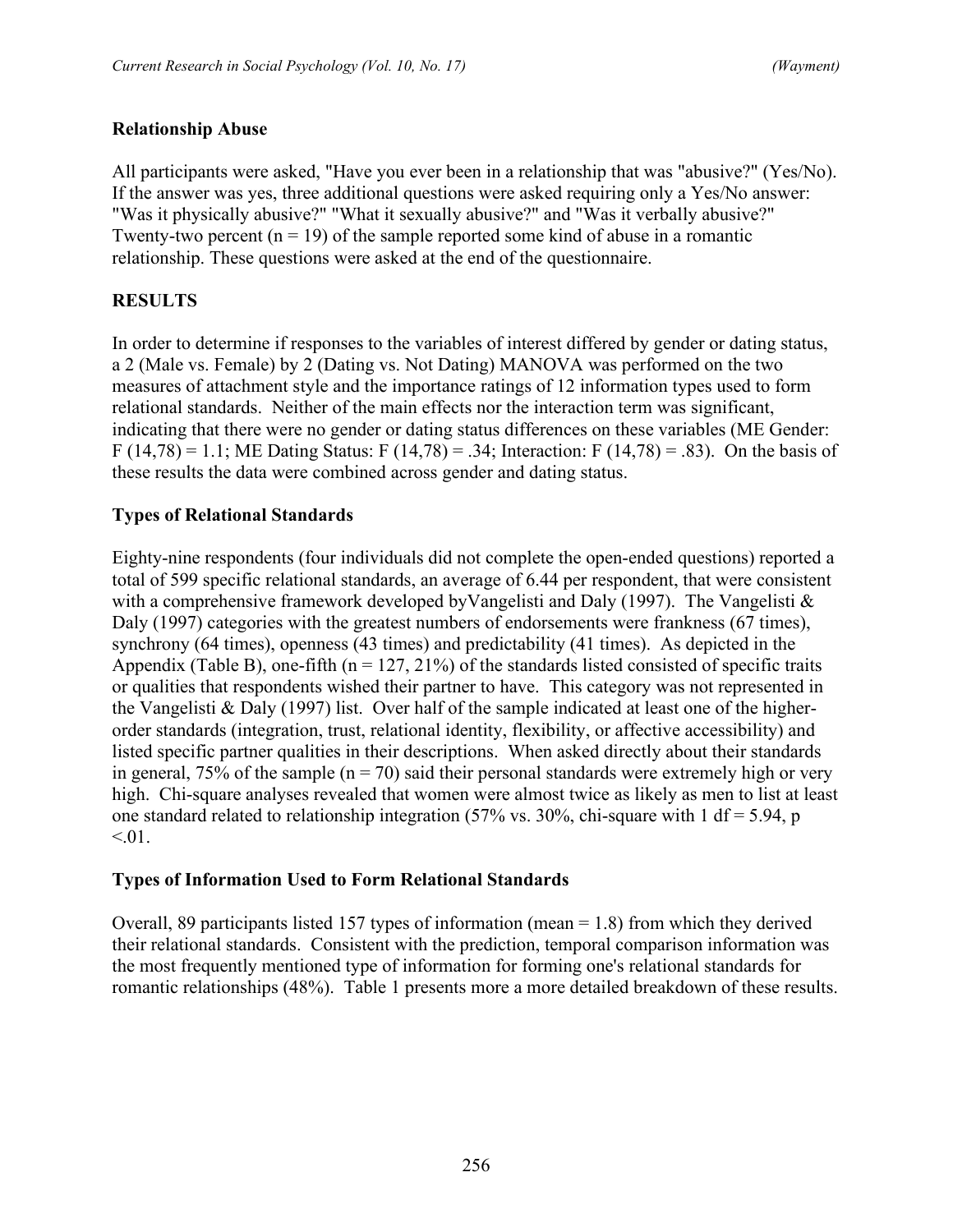|            | Table 1. Open-Ended Descriptions of Information Used in Forming Relational Standards |  |  |
|------------|--------------------------------------------------------------------------------------|--|--|
| $(n = 89)$ |                                                                                      |  |  |

| Information Type                               | $%$ of all |    |
|------------------------------------------------|------------|----|
|                                                | Responses  |    |
| Objective Information                          | 21%        |    |
| <b>Books</b>                                   |            | 4  |
| Personal/Religious Values                      |            | 15 |
| Feedback from respected others                 |            | 13 |
| Temporal Comparison Information                | 49%        |    |
| Good aspects of past relationships             |            | 20 |
| Positive Upbringing Experiences                |            | 20 |
| Negative Information from Past Relationships   |            | 10 |
| Information from Past Relationships in General |            | 27 |
| Social Comparison Information                  | 22%        |    |
| <b>Upward Social Comparison Information</b>    |            | 11 |
| Friends' relationships                         |            | 6  |
| Other relationships in general                 |            | 7  |
| Downward Social Comparison Information         |            | 11 |
| Idealized Information                          | 8%         | 13 |

## **Importance Ratings of Information Use**

Participants reported that temporal comparison information was the most important type of information they used in constructing their relational standards (see Table 2). All of the information types typed in bold had mean ratings above the scale midpoint indicating that they were at least moderately important for the formation of personal standards. The objective information types (e.g., feedback from others, religious teachings, fantasies about perfect relationships, the media, relationship-oriented books, and political beliefs) had means well below the scale midpoint (in italics), indicating that they, overall, were not perceived as very important at all in forming one's personal standards.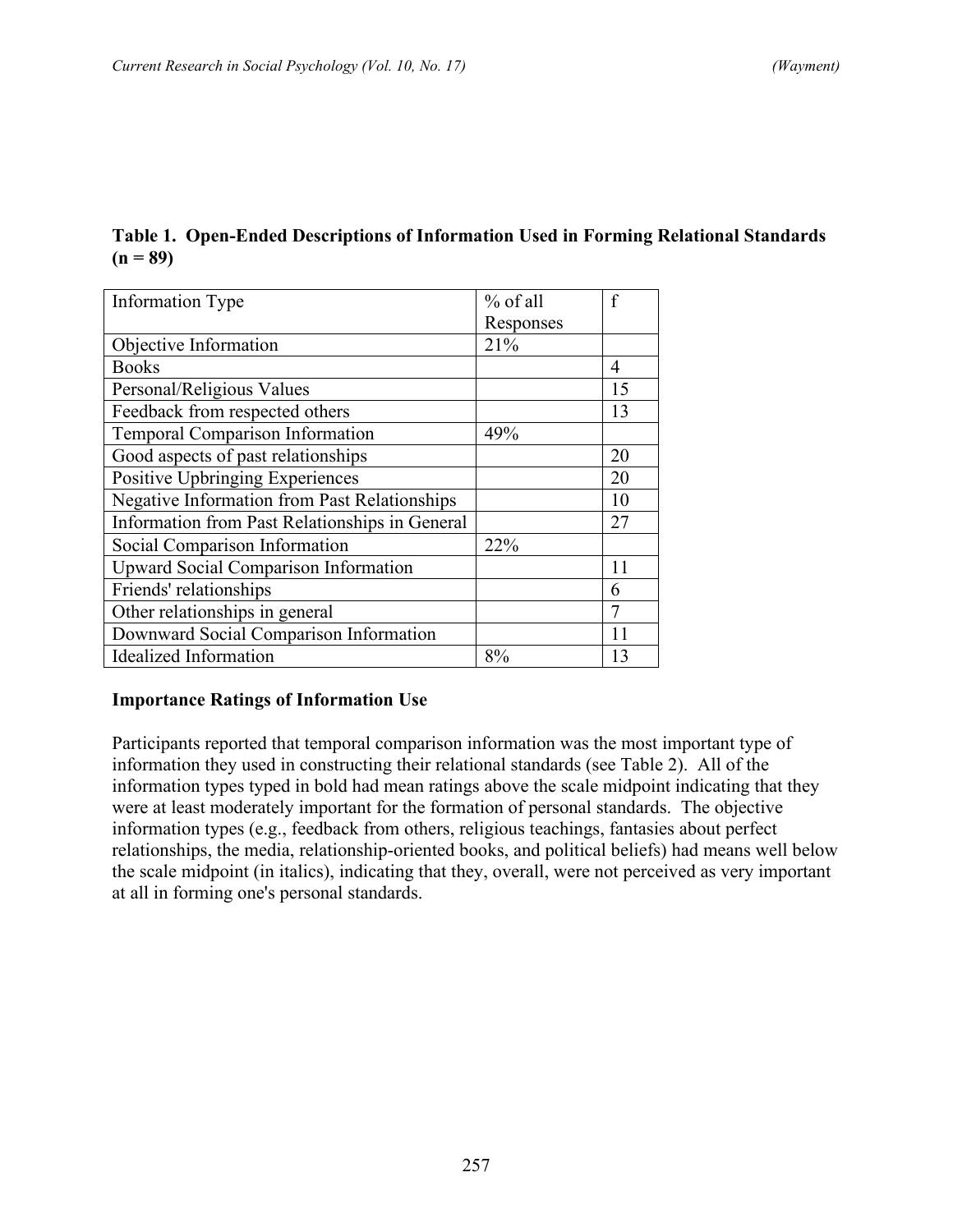|                                             | Mean | <b>STD</b> | <b>Skewness</b> | Kurtosis |
|---------------------------------------------|------|------------|-----------------|----------|
| Objective Information                       |      |            |                 |          |
| Standards from religious teachings          | 2.6  | 1.5        | .46             | $-1.2$   |
| Relationship-oriented books                 | 1.7  | 1.0        | 1.5             | 1.9      |
| Media                                       | 2.3  | 1.2        | .45             | $-61$    |
| Political beliefs                           | 1.9  | 1.1        | 1.1             | .35      |
| Expectations from someone important         | 2.7  | 1.4        | .16             | $-1.3$   |
| Temporal Comparison Information             |      |            |                 |          |
| Positive aspects of past relationships      | 4.2  | 1.1        | $-1.7$          | 2.0      |
| Negative aspects of past relationships      | 4.5  | .94        | $-2.1$          | 4.1      |
| Social Comparison Information               |      |            |                 |          |
| Positive aspects from parents' relationship | 3.5  | 1.4        | $-.50$          | $-1.0$   |
| Positive aspects of others' relationships   | 3.8  | 1.1        | $-.69$          | .00      |
| Negative aspects from parents' relationship | 4.2  | 1.1        | $-1.3$          | .91      |
| Negative aspects of others' relationships   | 4.1  | .94        | $-0.99$         | 1.0      |
| <b>Idealized Information</b>                |      |            |                 |          |
| Fantasies about the perfect relationship    | 2.5  | 1.2        | .46             | $-.63$   |

#### **Table 2. Product Moments for Importance Ratings of Information Useful for Forming Relational Standards (n = 93)**

#### **Moderators of the Importance of Evaluative Information**

In order to reduce the number of information types examined into meaningful categories, I subjected the importance ratings of the 12 information types to a Principal Components Analysis. I found a four-factor solution (Eigenvalues over 1.0), accounting for 62% of the total variance, capturing the categories of information use as outlined by Wayment and Taylor (1995). The first component is called "social comparison information" (22% variance) and consists of positive and negative information from others and negative information from parents (alpha  $=$  .66). The second component is called "objective information" (16% variance) and consists of positive information from parents, religious teachings, expert opinion from books, and advice from an important other (alpha  $= .63$ ). The third component is called "idealized information" (13%) variance) and consists of visions of the perfect relationship and information about relationships as depicted in the media ( $r = .45$ ,  $p < .0001$ ). The fourth component is called "temporal comparison information" (11% variance) and consists of positive and negative information from past relationships ( $r = .44$ ,  $p < .0001$ ). Inter-factor correlations indicated that only social comparison information and objective information were significantly correlated ( $r = .48$ ,  $p <$ .0001). The remaining non-significant correlations ranged between .03 and .17 (see Table 3).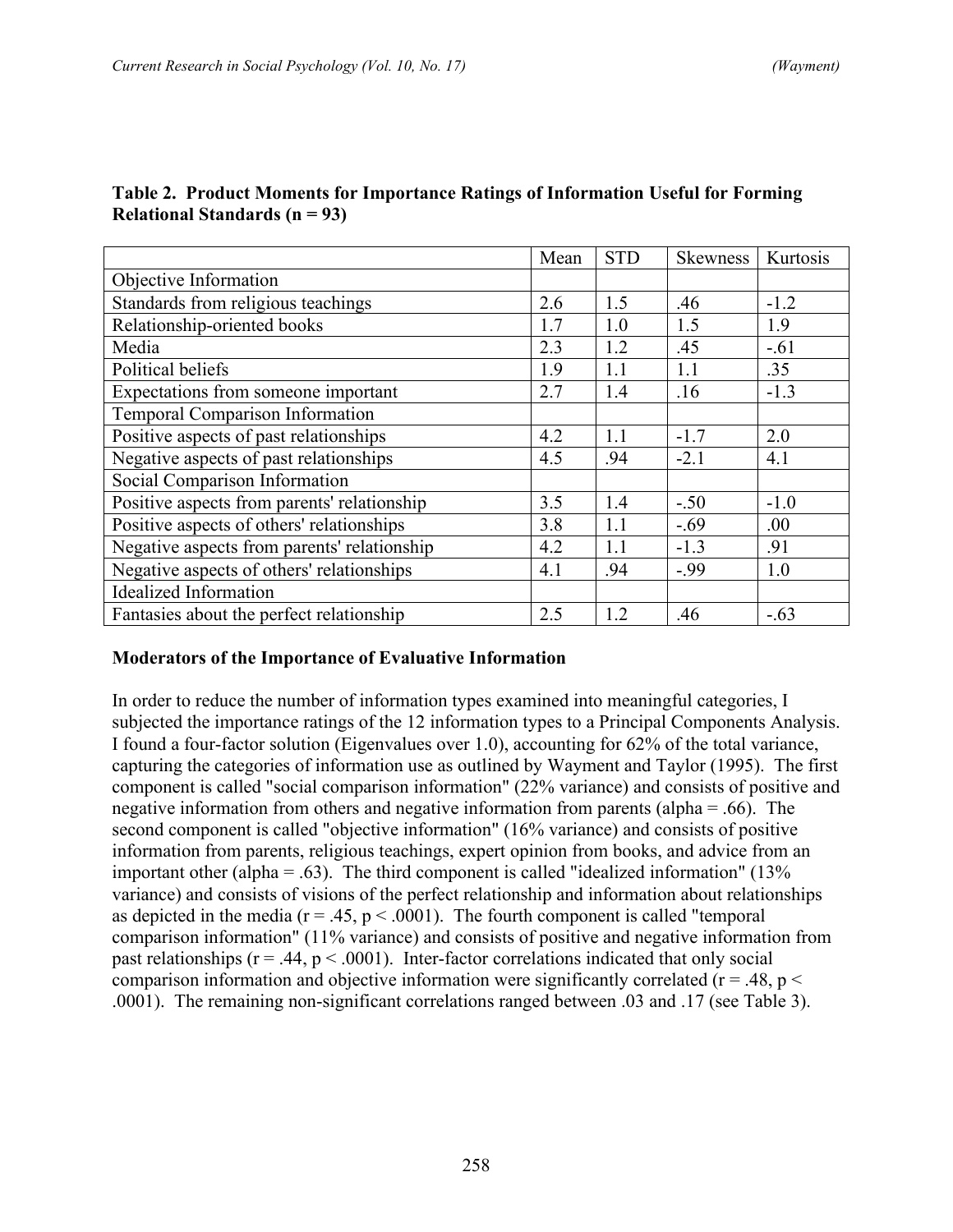## **Attachment Style Dimensions**

In order to examine if attachment style dimensions were differentially associated with preferences for information used to create relational standards, I computed Pearson correlations, controlling for gender and relationship status (see Table 3). Individuals higher on the negative view of others dimension (i.e., avoidant attachment) reported that idealized information was more important than those scoring lower on the negative view of others dimension (i.e., secure attachment).

|             | Negative   | Negative   | Social     | Objective   | Idealized   | Temporal    |
|-------------|------------|------------|------------|-------------|-------------|-------------|
|             | Self-      | Views of   | Comparison | Information | Information | Comparison  |
|             | View       | Others     |            |             |             | Information |
|             | (anxious)  | (avoidant) |            |             |             |             |
| Negative    | 3.19(0.77) |            |            |             |             |             |
| Self-Views  |            |            |            |             |             |             |
| Negative    | $.36***$   | 3.39(.97)  |            |             |             |             |
| Views of    |            |            |            |             |             |             |
| Others      |            |            |            |             |             |             |
| Social      | $-.04$     | .03        | 3.81(.81)  |             |             |             |
| Comparison  |            |            |            |             |             |             |
| Objective   | $-.09$     | .06        | .48***     | 2.61(.91)   |             |             |
| Information |            |            |            |             |             |             |
| Idealized   | .17        | $.29**$    | .03        | .17         | 2.41(.99)   |             |
| Information |            |            |            |             |             |             |
| Temporal    | $-.02$     | .07        | .14        | .07         | $-.10$      | 4.43(.81)   |
| Comparison  |            |            |            |             |             |             |
| Information |            |            |            |             |             |             |

|  |                                                             | Table 3. Means, Standard Deviations and Correlations Among Attachment Styles and |  |  |
|--|-------------------------------------------------------------|----------------------------------------------------------------------------------|--|--|
|  | <b>Information Importance Factors (<math>n = 93</math>)</b> |                                                                                  |  |  |

\*\*  $p < .01$ , \*\*\*  $p < .001$ 

## **Parental Divorce**

Forty-six percent of the sample indicated that their parents had divorced  $(n = 43)$ . The perceived impact of the divorce was uncorrelated with perceived negativity or positivity of the divorce  $(r =$ -.16, n.s.). I conducted a MANOVA with parental divorce (yes, no) as a between-subjects factor with both attachment scales and four information importance factors as outcome variables. Results indicated no differences on any of the variables (Omnibus F  $(6.76) = 1.44$ , n.s.). The importance ratings of the four information type factors were then correlated with participants' perceptions of how positive or negative the impact of their parents' divorce was on them, controlling for gender and dating status ( $n = 40$ ). Respondents who rated the divorce impact more negatively reported placing a greater importance on idealized information ( $r = -0.40$ ,  $p <$ .001).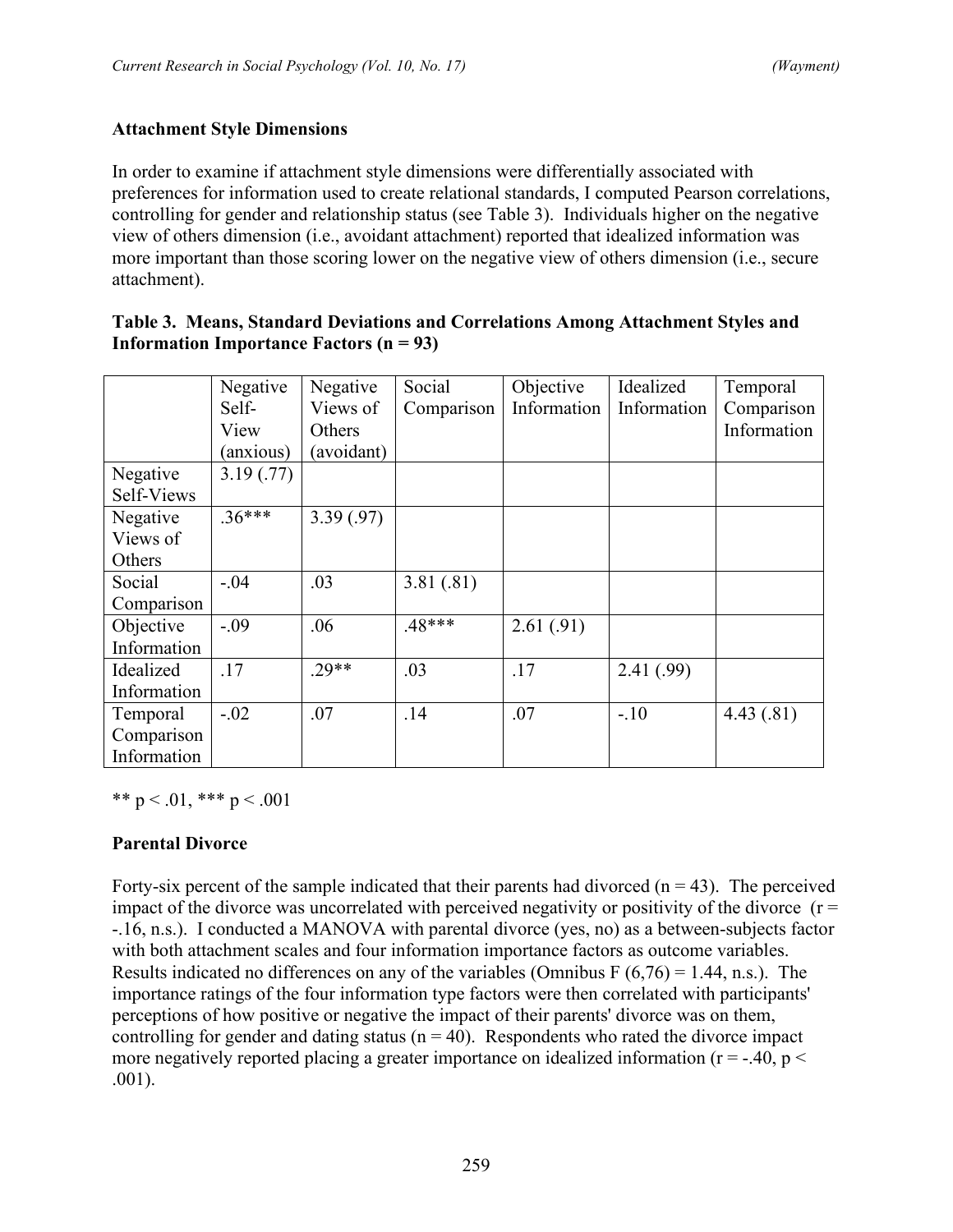|             | Affective | Social      | Objective   | Idealized   | Temporal    |
|-------------|-----------|-------------|-------------|-------------|-------------|
|             | Impact of | Comparison  | Information | Information | Comparison  |
|             | Divorce   | Information |             |             | Information |
| Affective   | 2.55(1.4) |             |             |             |             |
| Impact of   |           |             |             |             |             |
| Divorce     |           |             |             |             |             |
| Social      | .02       | 3.81(.81)   |             |             |             |
| Comparison  |           |             |             |             |             |
| Information |           |             |             |             |             |
| Objective   | $-.08$    | $48***$     | 2.61(.91)   |             |             |
| Information |           |             |             |             |             |
| Idealized   | $-44***$  | .03         | .17         | 2.41(.99)   |             |
| Information |           |             |             |             |             |
| Temporal    | .19       | .14         | .07         | $-.10$      | 4.43(.81)   |
| Comparison  |           |             |             |             |             |
| Information |           |             |             |             |             |

#### **Table 4. Means, Standard Deviations and Correlations Among Affective Impact of Divorce and Information Importance Factors (n = 40)**

\*\*\*  $p < .001$ 

#### **Past Relationship Abuse**

Eighteen percent of the sample ( $n = 17$ ) reported that they had experienced some form of abuse in a previous relationship. Of these seventeen individuals, 14 reported physical abuse (82%), nine reported sexual abuse (53%), and 14 reported verbal abuse (82%). Compared to those who reported no previous abuse, those who reported past relationship abuse had higher scores on negative self-views (3.56 std = .79 compared to 3.05, std = .73; t (73) = -2.43, p < .02) but not negative view of others. Next, I conducted a one-way MANOVA with abuse (yes, no) as the between-subjects variable and the four information factor importance ratings as outcome variables. The omnibus F for abuse was significant (F  $(4,71) = 5.16$ , p < .001). Univariate tests revealed that respondents who reported abuse rated idealized information (F  $(1,71) = 11.30$ , p < .0001) as less important (mean: 1.74, std = .73) than those who reported no abuse (mean: 2.59,  $std = .97$ ).

## **DISCUSSION**

Given the importance of personal standards to the evaluation of romantic relationships, this study sought to better understand what kinds of information are used to form these standards. College students had no difficulty in describing their relational standards and described honesty and trustworthiness most often. Although the personal standards varied considerably among the respondents, two types of standards emerged more often than others.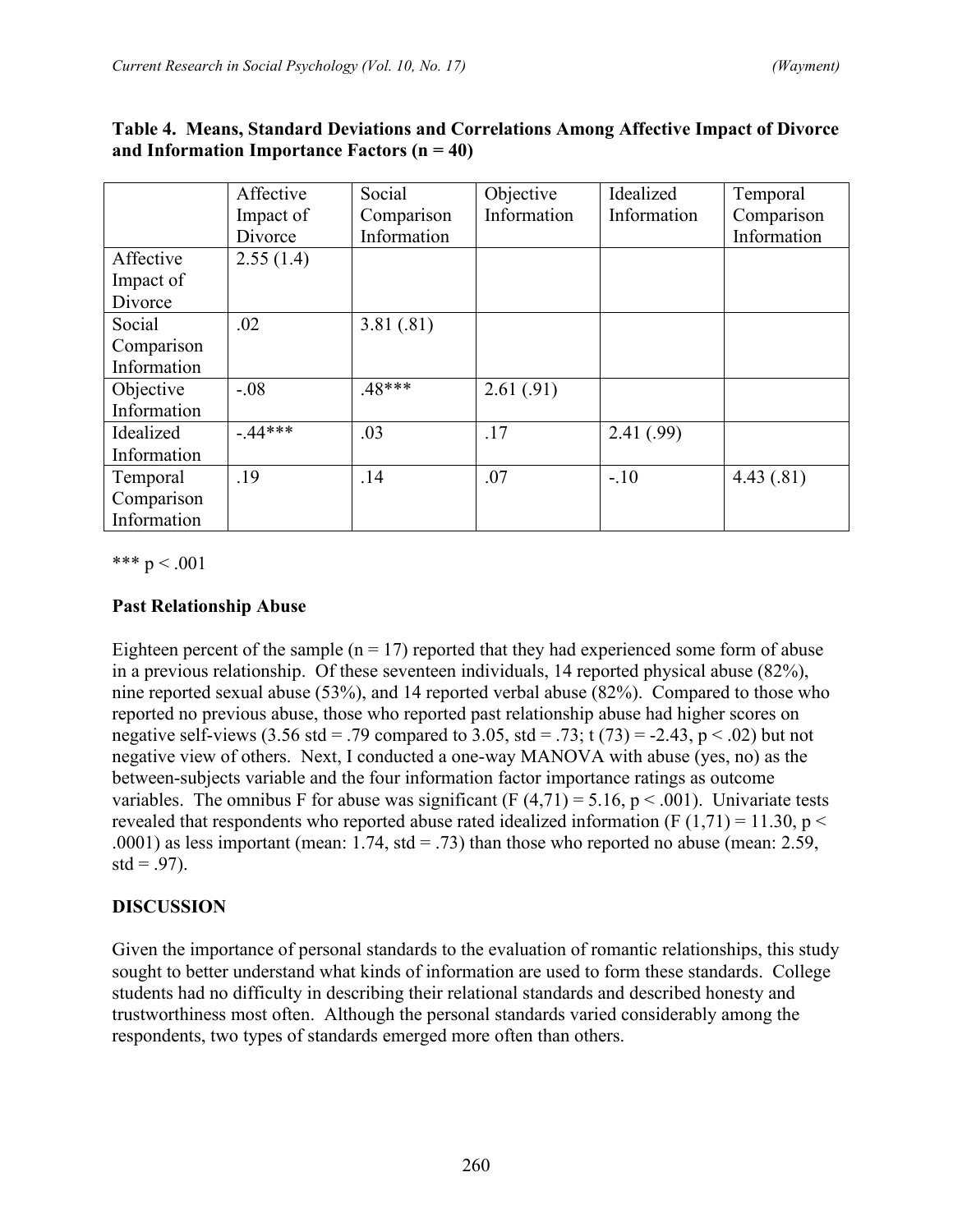First, respondents were very likely to state that honesty and trustworthiness were important in a romantic relationship. Second, respondents felt that it was important for romantic partners to hold similar values and be similar on important self-aspects, supporting earlier research (Botwin, Buss, & Schackelford, 1997; Tesser et al., 1998). Respondents were also likely to mention that it was important for partners to be able and willing to disclose thoughts and feelings. Along with the importance placed on honesty and trustworthiness, these findings add further evidence of the importance of honest self-disclosure in relationships (Reis & Patrick, 1996). To summarize, the higher-order standards of integration and trust accounted for twothirds of all listed qualities desired in a romantic relationship. Integration standards describe the idea that one favors a relationship where each partner is accepted and respected for who they are, feels comfortable with being "themselves," has similar values, and is treated equally. Trust standards describe issues related to honesty and trustworthiness in the relationship.

The remaining 40% of the standards were evenly divided between the higher-order standards of relational identity (paying attention to one another, being a "couple"), flexibility (having a sense of freedom and fun), affective accessibility (able to share feelings and affection), and future orientation (predictability and sharing goals). The least endorsed category was role-fulfillment (5%), a standard referring to physical intimacy and reliability. The low reported importance of physical intimacy suggests that there may have been social desirability concerns among the respondents, who may have reduced the stated importance of this aspect of romantic relationships. Respondents' answers were easily coded using the Vangelisti and Daly (1997) coding scheme and all but three of the 30 standards in the scheme were endorsed at least once. The seven higher-order personal standards outlined by Vangelisti & Daly (1997) were clearly evident in respondents' descriptions of their relational standards with the only exception that Vangelisti & Daly's (1997) categorization scheme omitted the importance of specific partner traits and the importance of perceived equality in the relationship.

#### **Information Used to Create Relational Standards**

Information from the past, both in terms of one's upbringing and past romantic relationships, was the most frequently cited kind of information used to create relational standards, accounting for nearly half of all the responses and supporting Thibaut and Kelley's (1959) early theorizing on this issue. Future research might examine the subjective nature of temporal comparison information. For example, an individual may be extremely motivated to see his or her upbringing in a positive light or reinterpret past experiences in a positive or negative light (Greenwald, 1980). Two types of objective information were frequently listed, accounting for nearly a fifth of the responses: religious values and receiving direct feedback, most often in the form of advice from one's mother. As one respondent said, "My mother taught me about the kinds of things a good relationship should have." Unlike the information gleaned from one's past experiences, specific information about what relationships should be like from respected sources may be less susceptible to interpretation or revision.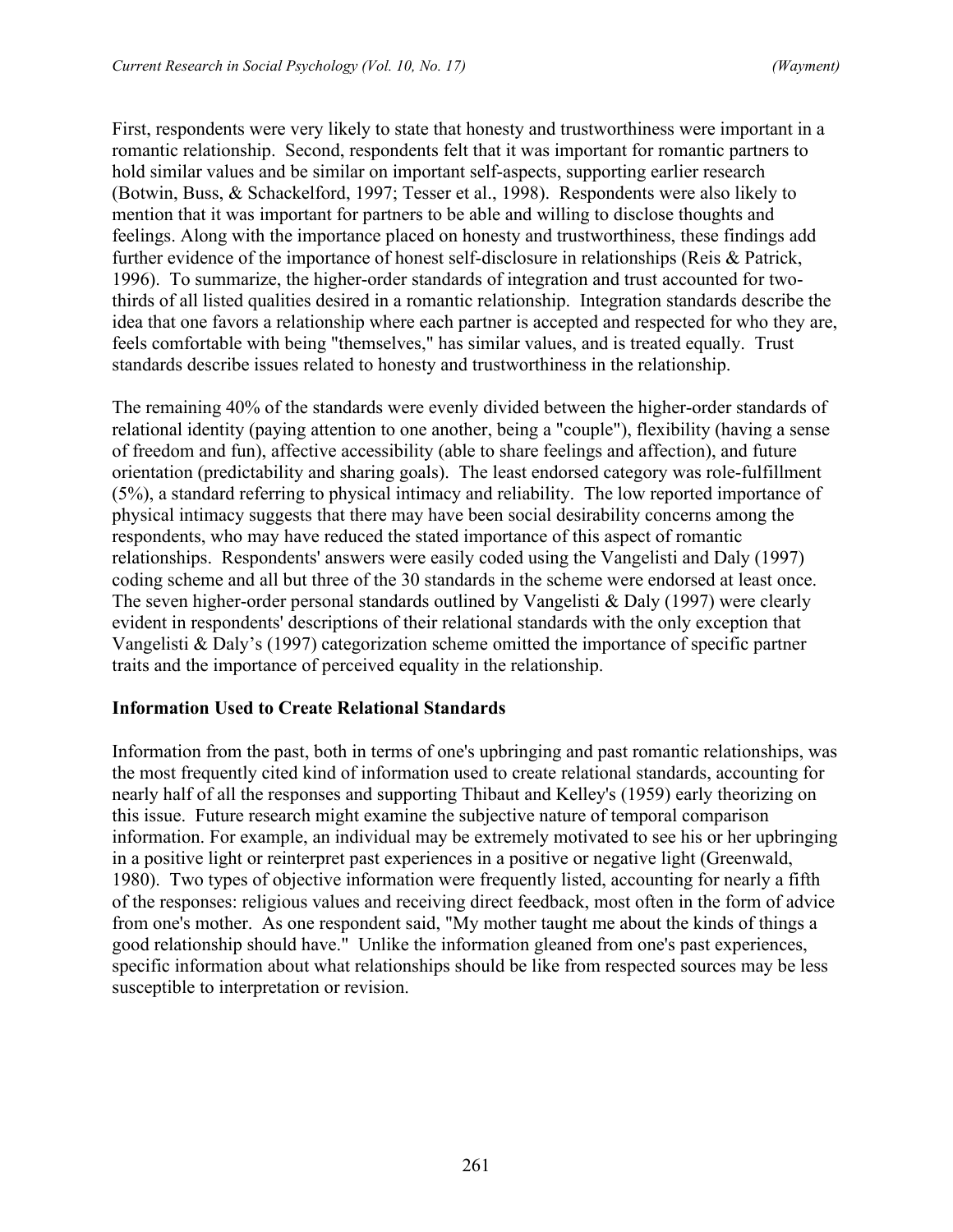However, such sources of information were not rated as very important in the questionnaire data. It may be that not all individuals may have access to such information (e.g., a good relationship with a wise parent) or willingly pursue this kind of information (e.g., church or religious teachings). Or, some kinds of "objective" information may be more enhancing or attainable than other types of objective information. Future research might examine the extent to which individuals are exposed to, seek out, or avoid, more "objective" information about how a relationship should be.

Finally, all forms of social comparison information were important contributors to relationship standards, and represented just fewer than 25% of the responses. It was striking how many respondents referred to their parents' troubled relationships as the impetus for setting specific standards for their own relationships. Future research examining the affective and motivational consequences of upward and downward social comparisons in the formation of relational standards will aid our understanding what aspects of social comparison information are most easily assimilated into one's personal standards.

#### **Preferences for Information Use**

I examined whether insecure attachment, parental divorce, and abusive relationship experiences affected the importance of evaluative information for forming relational standards. Although my predictions regarding downward social comparison and negative temporal information was not supported, it appeared that idealized relationship information had higher importance ratings among those who perceived their parents' divorce negatively and those who did not experience abuse in past dating relationships. Idealized relationship information consisted on one's ideas about the "perfect relationship" and media portrayals of relationships. While not rated as the most important source of information by any of the participants, these findings may provide important clues about how individuals compose their relational standards. For example, media images that focus on extremely positive and idealistic images of the 'perfect relationship' may seem an attractive source of information to those who experienced a negative parental divorce, but a source of information that may lead to ultimate disappointment. Similarly, if avoidant individuals incorporate unrealistic images into their relational standards, their expectations that others are unreliable will likely be met. Interestingly, the pattern of results was reversed for individuals who had experience with abusive relationships. In this case, such individuals were less likely to rate idealized images of relationships as important. However, those who had been abused also reported higher scores on negative self-views (i.e., anxious attachment) than those who had not been abused. Perhaps idealized images of relationships are more important and useful to individuals with positive self-views. Results from this study may be helpful in counseling or therapy settings. A better understanding of the specific kinds of information individuals use for forming their relational standards may improve mental health professionals' ability to help individuals form healthier or more realistic relational standards.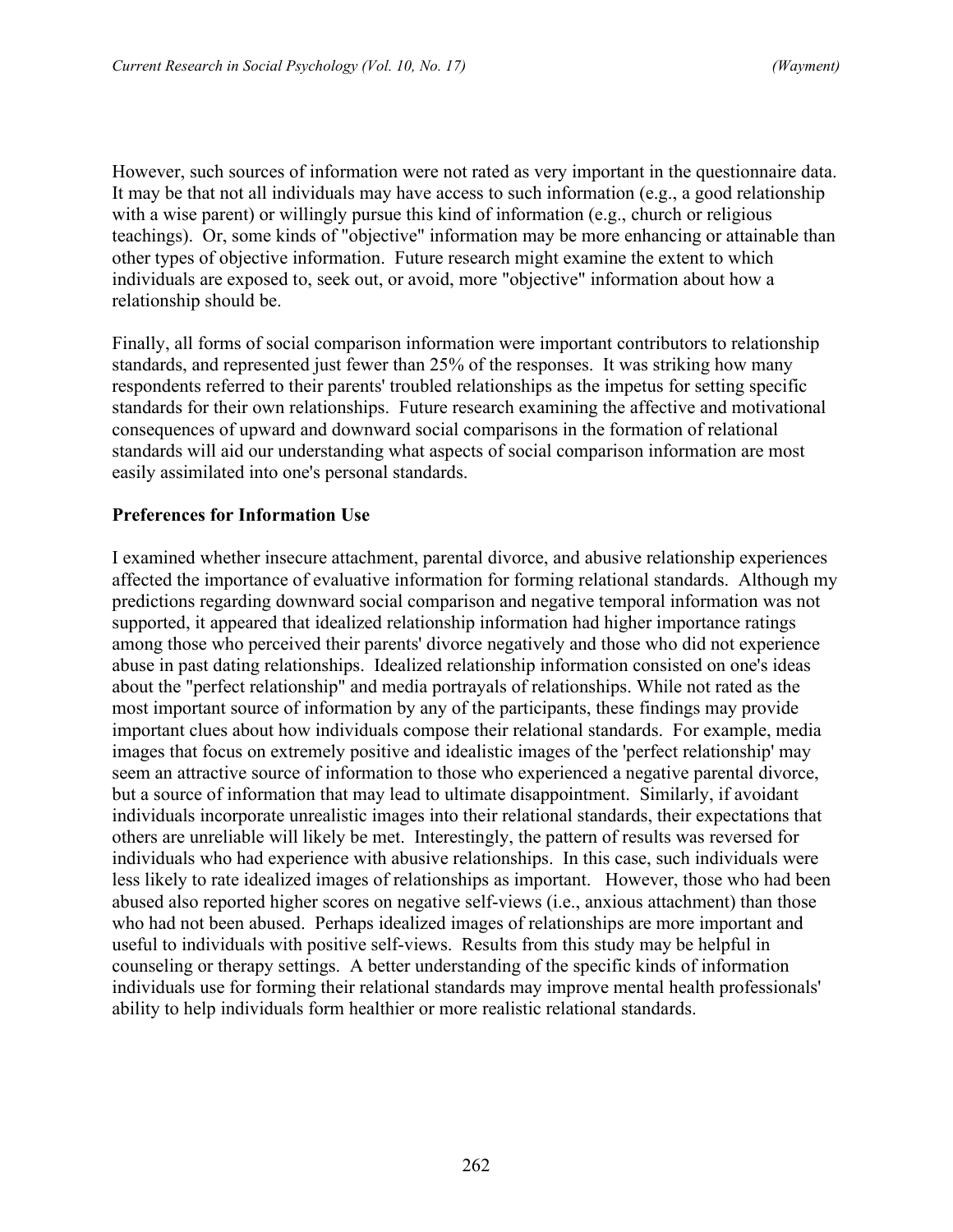#### **Limitations**

In comparison to older adults, it might be argued that the college-aged respondents lack relationship experience. Thus, future studies investigating the construction of relational standards would benefit from samples of individuals with more relationship experience. A second limitation concerns the measurement of information. Although the measurement of information types was based on previous self-evaluation research, future studies might explore different kinds of information that people use to form their standards and investigate in more detail the processes by which such information is transformed into standards. Finally, although my intention was to get a "snapshot" of individuals' relational standards, cross-sectional data are limited in their utility. Future research using a longitudinal design will be better able to assess how personal standards change over time, how they may influence feelings of relationship satisfaction and commitment, and when such standards are created or modified.

#### **REFERENCES**

Albert, S., (1977). Temporal comparison theory. Psychological Review, 84, 485-503.

Bartholomew, K., & Horowitz, L. M. (1991). Attachment styles among young adults: A test of a four-category model. Journal of Personality and Social Psychology, 61, (2), 226-244.

Baucom, D.H., Epstein, N., Daiuto, A.D., Carels, R.A., Rankin, L.A., & Burnett, C.K. (1996). Cognitions in marriage: The relationship between standards and attributions. Journal of Family Psychology, 10, 209-222.

Botwin, M.D., Buss, D.M., & Schackelford, T.K. (1997). Personality and mate preferences: Five factors in mate selection and marital satisfaction. Journal of Personality, 65, 107-136.

Bowlby, J. (1980). Attachment and loss: Vol. 3. Loss: Sadness and depression. New York: Basic Books.

Bradbury, T.N., & Fincham, F.D. (1990). Attributions in marriage: Review and critique. Psychological Bulletin, 107, 3-33.

Collins, N.L., & Read, S.J. (1994). Cognitive representations of attachment: The structure and function of working models. In K. Bartholomew & D. Perlman (Eds.), Attachment processes in adulthood (pp. 53-92). London: Jessica Kingsley.

Feeney, J. A., Noller, P., & Hanrahan, M. (1994). Assessing adult attachment. In M. B. Sperling, & W. H. Berman (Eds.), Attachment in adults: Clinical and Developmental Perspectives (pp. 128-152). New York: Guilford Press.

Feeney, B.C., (2004). A secure base: Responsive support of goal strivings and exploration in adult intimate relationships. Journal of Personality and Social Psychology, 87, 631-648.

Festinger, L. (1954). A theory of social comparison processes. Human Relations, 7, 117-140.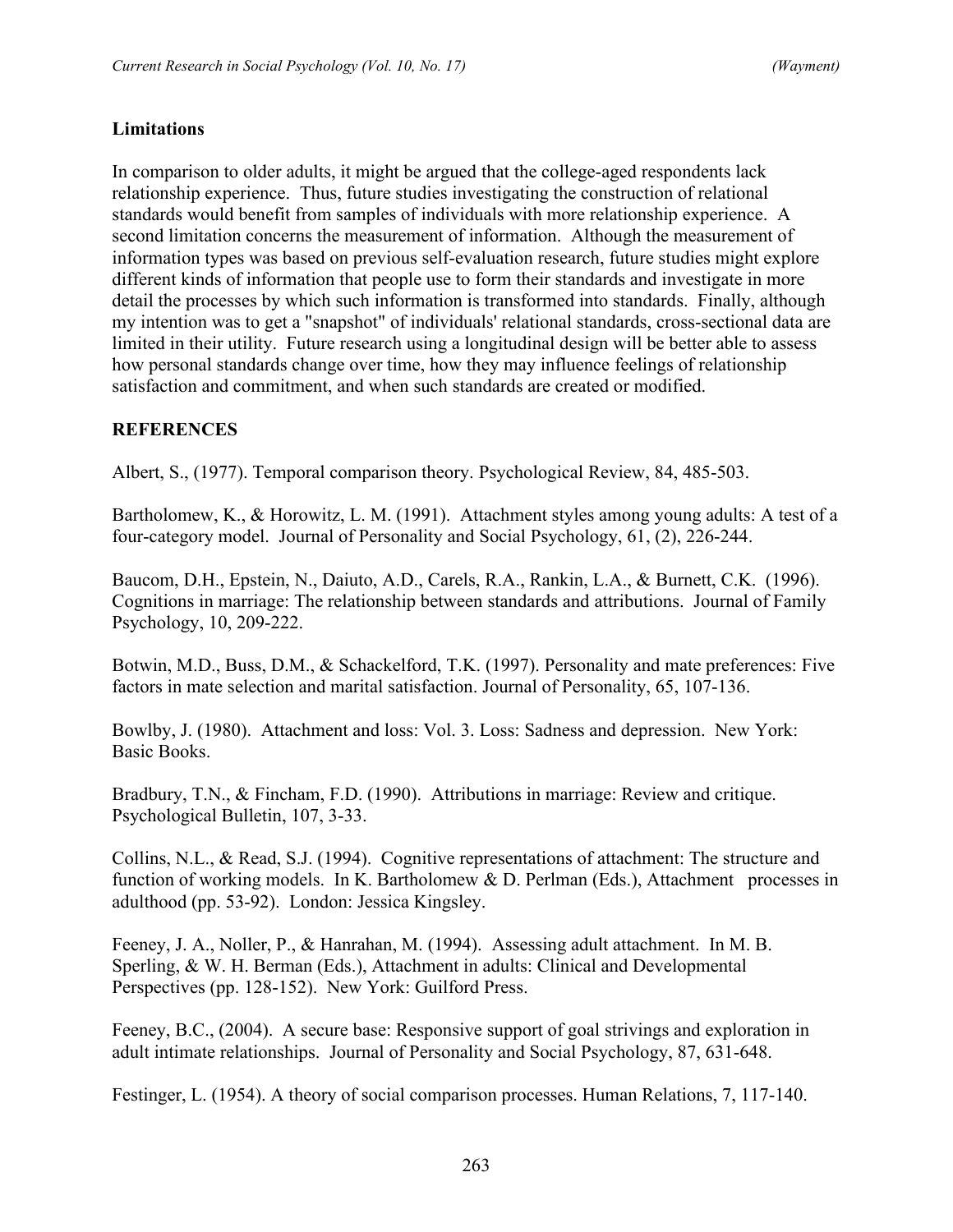Fitzpatrick, J., & Sollie, D.L. (1999). Influence of individual and interpersonal factors on sataisfaction and stability in romantic relationships. Personal Relationships, 6, 337-350.

Greenwald, A.G. (1980). The totalitarian ego: Fabrication and revision of personal history. American Psychologist, 35, 603-618.

House, J., Landis, K. & Umberson, D. (1988). Social relationships and health. Science, 241, 540-545.

Markus, H., & Nurius, P. (1986). Possible selves. American Psychologist, 41, 954-969.

Holmberg, D., & Romaine, A. (2005). "That'll never happen": Adult attachment styles as predictors of future relationship expectations. Poster presented at Social of Personality and Social Psychology annual meeting, New Orleans, LA.

Ponce, A.N., Williams, M.K., & Allen, G.J. (2004). Experience of maltreatment as a child and acceptance of violence in adult intimate relationships: Mediating effects of distortions in cognitive schemas. Violence and Victims, 19, 97-108.

Reis, H.T., & Patrick, B.C. (1996). Attachment and intimacy: Component processes. In E.T. Higgins & A.W. Kruglanski (Eds.), Social Psychology: Handbook of basic principles (pp. 523- 563). New York: Guilford Press.

Rusbult, C. E., Onizuka, R.K., & Lipkus, I. (1993). What do we really want? Mental models of ideal romantic involvement explored through multidimensional scaling. Journal of Experimental Social Psychology, 29, 493-527.

Sprecher, S. Cate, R., & Levin, L. (1998). Parental divorce and young adults' beliefs about love. Journal of Divorce & Remarriage, 28, 107-120.

Taylor, S. E., Neter, E., & Wayment, H. A., (1995). Self-evaluation processes. Personality and Social Psychology Bulletin, 21, 1278-1287.

Tesser, A., Beach, S., Mendolia, M., Crepaz, N., Davies, B., & Pennebaker, J. (1998). Similarity and uniqueness focus: A paper tiger and a surprise. Personality and Social Psychology Bulletin, 24, 1190-1105.

Thibaut, J. W., & Kelley, H. H. (1959). The social psychology of groups. New York: Wiley.

Vangelisti, A.L., & Daly, J.A. (1997). Gender differences in standards for romantic relationships. Personal Relationships, 4, 203-219.

Walster, E., Walster, G., & Berscheid, E. (1978). Equity: Theory and research. Boston: Allyn & Bacon.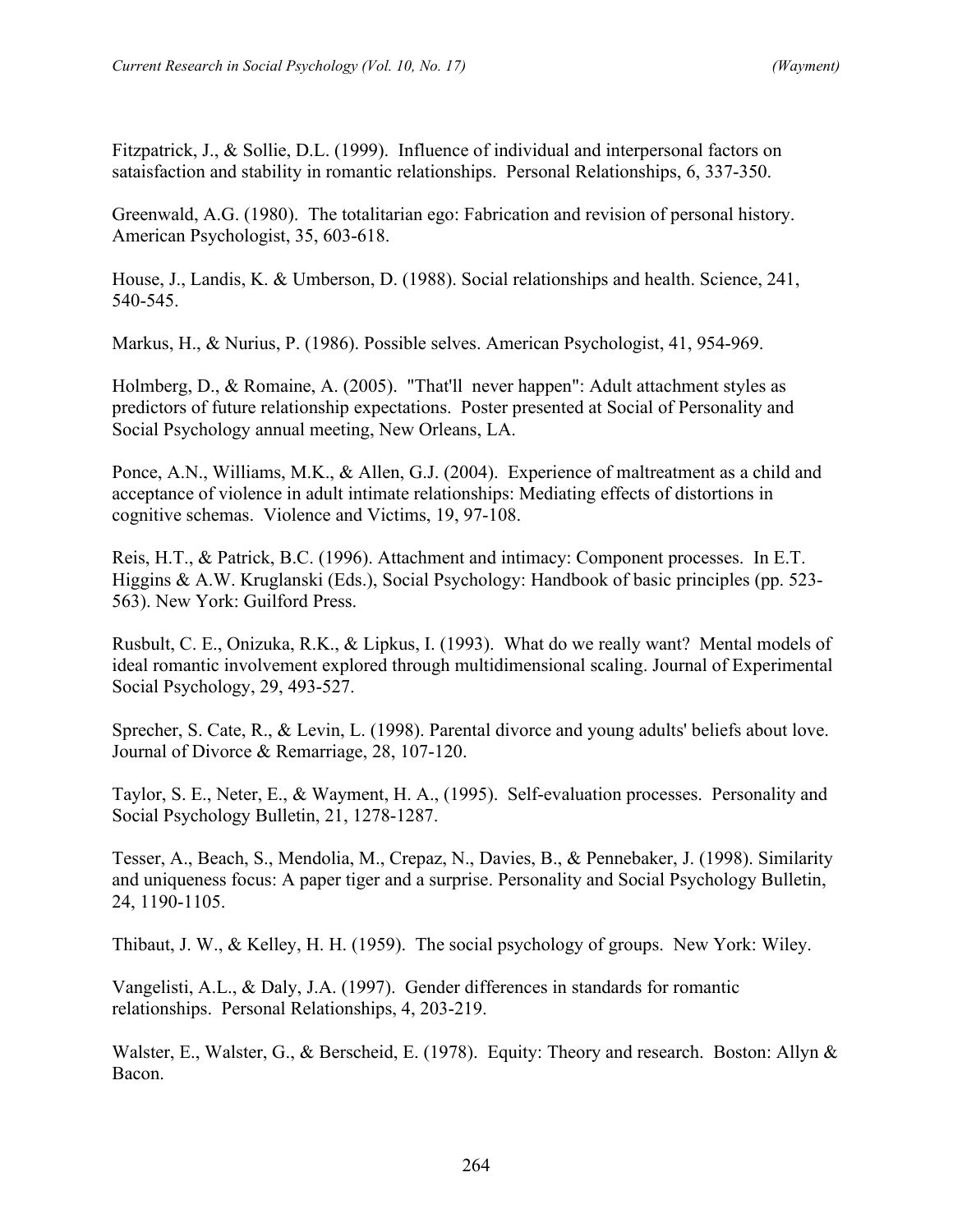Wayment, H. A., & Taylor, S. E. (1995). Self-evaluation processes: Motives, information use, and self-esteem. Journal of Personality, 63, 729-757.

Wayment, H.A., & Campbell, S.C. (2000). How are "we" doing? The impact of information types and motives on the evaluation of personal relationships. Journal of Personal and Social Relationships, 17, 31-52.

## **APPENDIX A. QUESTIONS ASSESSING IMPORTANCE OF 12 SOURCES OF EVALUATIVE INFORMATION**

Read each statement and indicate how important each of these types of information are for forming your Personal Standards for Relationships.

 $1 =$ not at all important;  $5 =$  extremely important

1. I think about the positive things I saw from my parents' relationship and incorporate them into my standard of what I want from a relationship.

2. I think about the negative things I saw from my parents' relationship and know that these are things I do NOT want in a relationship.

3. I incorporate positive things that I see from the relationships of other people I know (besides my parents) into my standard of what I want in a relationship.

4. I learn from the negative things that I see from the relationships of other people I know (besides my parents) and know that these are things that I do not want in a relationship.

5. I think about the positive things I've learned from past relationships and incorporate them into my standard of what I want from a relationship.

6. I think about the negative things I've learned from past relationships and know that these are things that I do NOT want in a relationship.

7. I think about absolute standards about what a relationship should be like from my religious teachings (e.g., the Bible, Koran, Book of Mormon, the Church, etc.)

8. I have been taught by someone important to me about what I should and should not expect in a relationship.

9. I have learned about what a relationship should be like for me from relationship-oriented books (e.g., what experts or those who know about relationships have to say).

10. I find things in the media (e.g., movies, fiction, non-fiction) that help me figure out what I would like (and not like) in a relationship.

11. I incorporate my political beliefs into my standards of how a relationship should be.

12. I rely upon my fantasies about how the perfect relationship should be.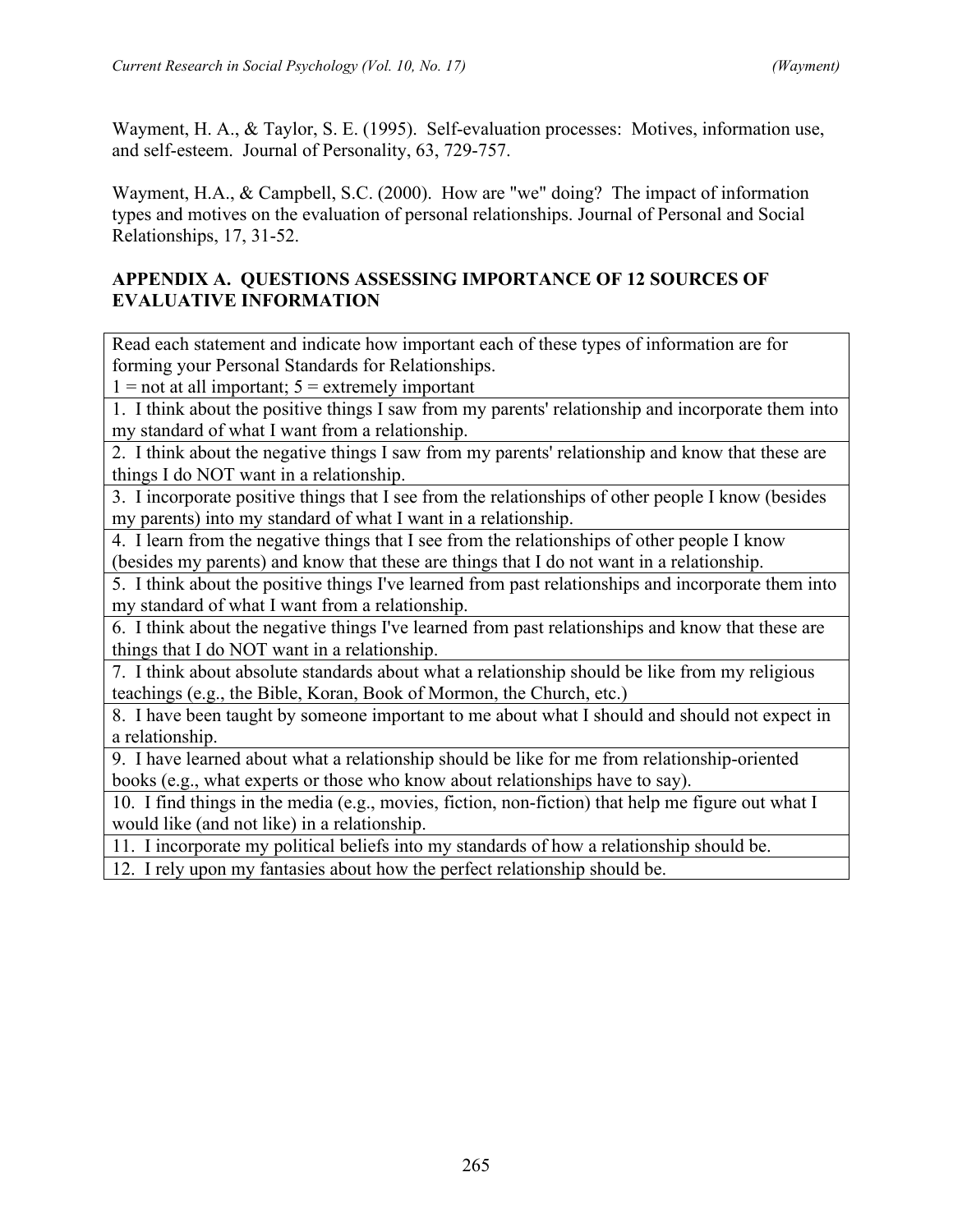#### **APPENDIX B. REPORTED FREQUENCIES FOR 33 SPECIFIC TYPES OF RELATIONAL STANDARDS AND SEVEN HIGHER-ORDER CATEGORIES (n=89)**

| <b>Relational Standard</b>                       | f                | N                |
|--------------------------------------------------|------------------|------------------|
| Relational Identity (11% of total responses)     |                  |                  |
| Network Integration                              | 9                | 9                |
| Presence                                         | 8                | 8                |
| Acquisition                                      | $\overline{0}$   | $\overline{0}$   |
| Other-directedness                               | 28               | 19               |
| <b>Emotional attachment</b>                      | 18               | 17               |
| Recognition                                      | 1                | $\mathbf{1}$     |
| Relational centrality                            | $\mathbf{1}$     | $\mathbf{1}$     |
| Uniqueness                                       | $\overline{0}$   | $\overline{0}$   |
| Integration (20% of total responses)             |                  |                  |
| Acceptance                                       | 7                | 7                |
| Coping                                           | 8                | 8                |
| Respect                                          | 21               | 21               |
| Relaxation                                       | 10               | 10               |
| Synchrony                                        | 64               | 43               |
| Equality*                                        | 11               | 11               |
| Affective Accessibility (10% of total responses) |                  |                  |
| Openness                                         | 43               | 40               |
| Affection demonstration                          | 14               | 14               |
| Impact                                           | $\overline{2}$   | $\overline{2}$   |
| Trust (15% of total responses)                   |                  |                  |
| Fidelity                                         | 14               | 14               |
| Commitment                                       | 6                | 6                |
| Privacy                                          | $\mathbf{1}$     | $\mathbf{1}$     |
| Frankness                                        | 67               | 52               |
| Future Orientation (9% of total responses)       |                  |                  |
| Contracts                                        | $\mathbf{1}$     | $\mathbf{1}$     |
| Predictability                                   | 41               | 24               |
| Goal Sharing                                     | 8                | 7                |
| Role Fulfillment (5% of total responses)         |                  |                  |
| Physical Intimacy                                | 14               | 12               |
| Twosome                                          | $\overline{2}$   | $\overline{2}$   |
| Differentiation                                  | $\boldsymbol{0}$ | $\boldsymbol{0}$ |
| Reliability                                      | 11               | 8                |
| Flexibility (8% of total responses)              |                  |                  |
| Adaptability                                     | 7                | 7                |
| Freedom                                          | 16               | 14               |
| Enjoyment                                        | 29               | 26               |
| Specific Qualities* (21% of total responses)     | 127              | 127              |

\*Category was added to capture participants' responses